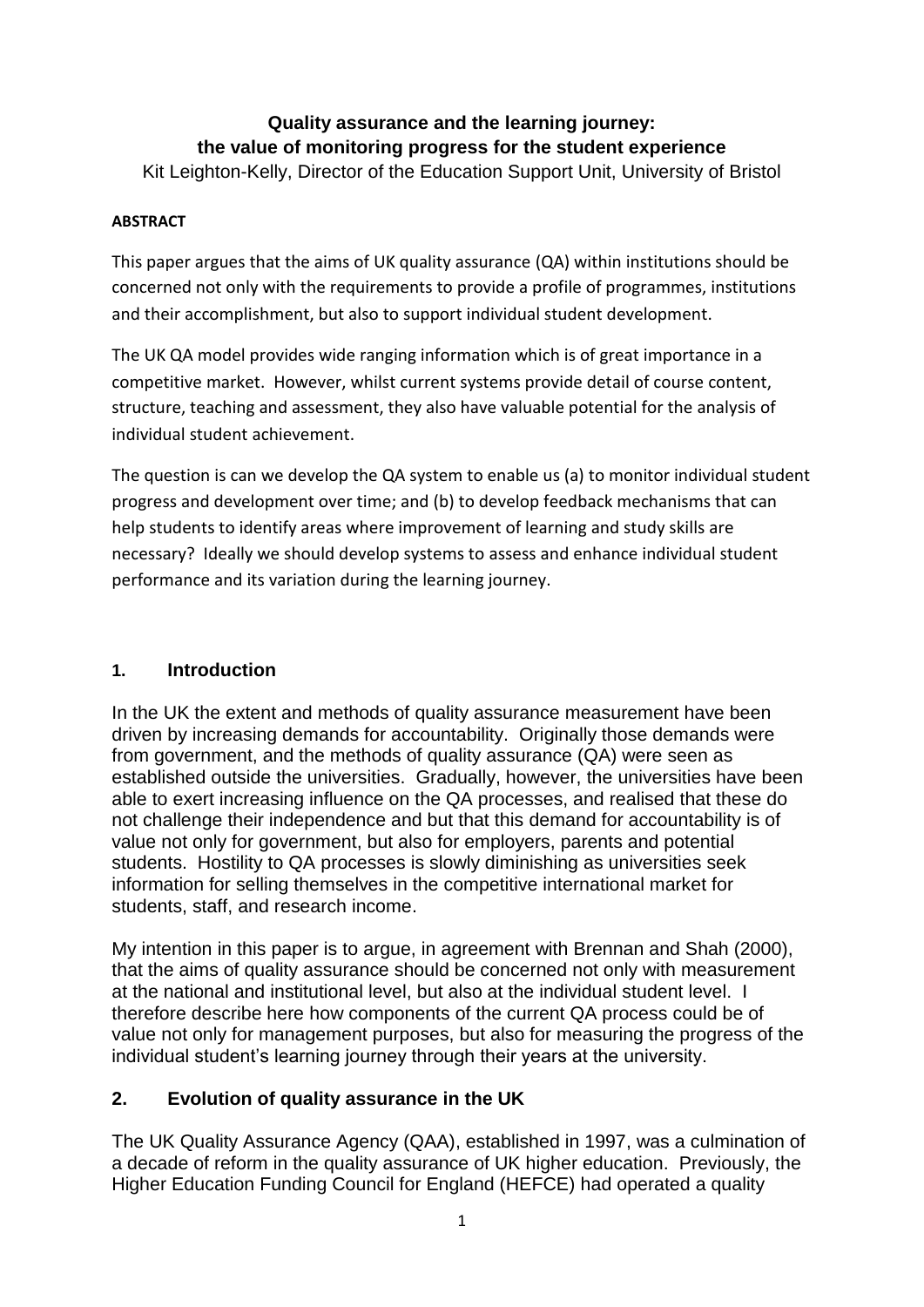assessment process. This was always government driven, and universities tended to see it as interference with academic freedom and institutional autonomy.

The initial QAA Subject Review system (operating until 2001) was a review of all disciplines and departments taught in universities. Its coverage was extensive, as shown in *Figure 1*, and it concentrated on academic discipline level teaching processes and the student experience.

#### **Figure 1: Features of QAA subject review (until 2001)**

*Curriculum Design, Content and Organisation Teaching, Learning and Assessment Student Progression and Achievement Student Support and Guidance Learning Resources Quality Management and Enhancement*

This national measure of quality was used as a metric for institutional teaching quality in league tables (e.g. Times Higher).

From this basis the current system of a 5-6 year cycle of reviewing was developed. Since then reviews have increasingly concentrated on quality enhancement and on engaging students at all stages of evaluation. But nowadays the quality framework is much more broadly based, as shown in *Figure 2*. It is concerned with the institution's mission, its teaching processes and standards, and with the student experience, and the quality of public information.

#### **Figure 2. Assuring quality and standards - QAA 2012**

The *new* QAA Quality Code (and its sub sections)

- A: Setting and maintaining threshold academic standards e.g. *assessment of achievement of learning outcomes*
- B:Assuring and enhancing academic quality e.g. programme design, student engagement
- C: Information about higher education provision e.g. *institution mission, values and strategy*

The Key information Set including the National Student Survey

Within this general framework institutions are given autonomy to adapt their own measures, as well as their own means of enhancing the student experience. Information from these systems provides the public and the media with a means to compare teaching quality in higher education institutions, so that outsiders can interrogate information and see if institution X is as good as, or better than institution Y, in terms of the measures provided. They help to satisfy external (government, employers, parents, etc) and internal concerns (students) that we are achieving what we claim.

Despite the initial unpopularity of quality assurance requirements (THES editorial, 2001; Baty, 2001) they had a profound effect on the way learning and teaching is managed in UK universities. Gradually, as the universities realised that they had to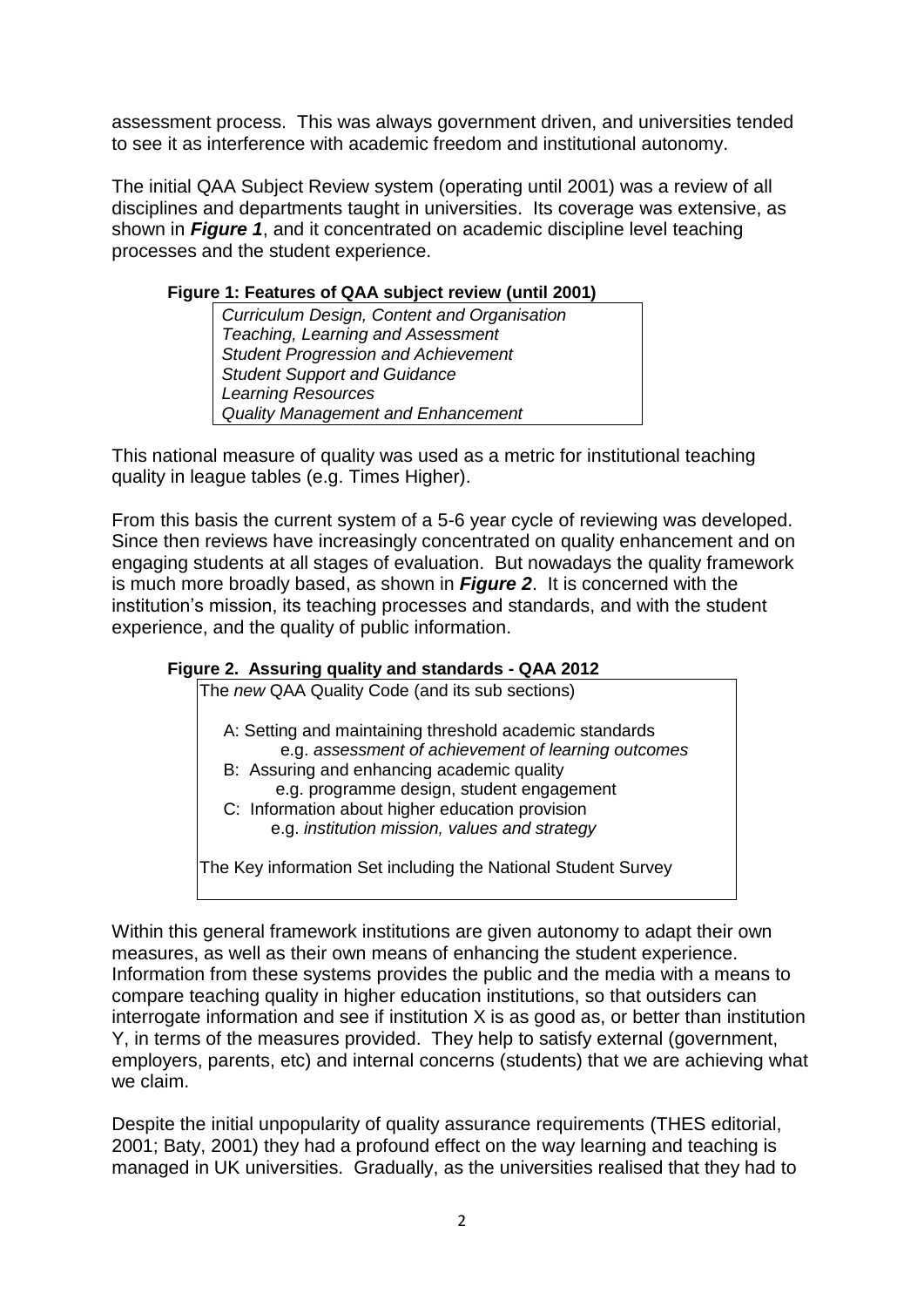market themselves to potential future students, to future staff members, and to funders of all kinds, they have come to appreciate the value of much of the quality assurance information.

#### **3. An example of institutional level Quality Assurance**

In England, at the University of Bristol, we have produced our own methods for quality assurance, these systems have developed over time into rigorous academic processes based on previous results and audit findings, taking account of national and international discussions (Bologna Process), and are part of our overall educational strategy. They consist of a pyramid of review and monitoring of taught units and student feedback that form an annual programme at programme level, and up to a five year cycle at school or subject level (*Figure 3*).

**Figure 3: Institutional level QA methods**



These reviews provide evidence and regular measures of quality of performance and effectiveness which allow staff to make immediate or annual changes as appropriate.

There is, however, another question about quality and effectiveness which is not yet systematically addressed. That is the question of how well the management and delivery of student learning improves student performance and the ability to gain and use cumulative knowledge. At present our quality control measures look at overall course efficiency and comparability, with some consideration of the attainment of generic skills and meeting learning outcomes. But we also need within our own institution to measure the effectiveness of teaching in terms of individual student performance and experience.

#### **4. Charting the quality of the individual learning journey at Bristol**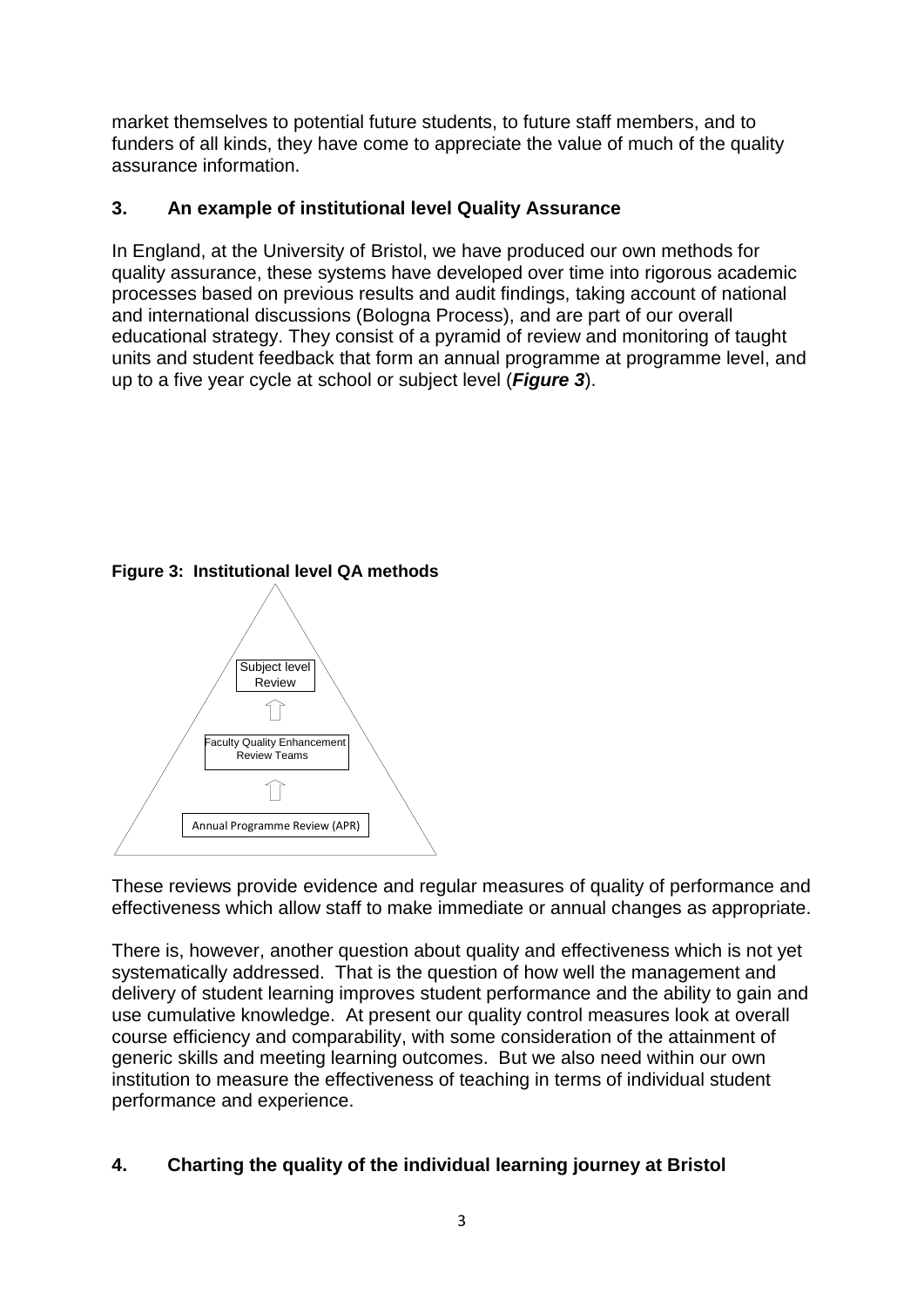In teaching we focus on making our students 'independent' learners<sup>1</sup>. The first year is regarded as a foundation period of assessment to find the gaps in students' knowledge and skills. At the beginning of that first year students receive details of the programme and unit aims, intended learning outcomes (ILOs), details of teaching and assessment methods, which we use as continuous measures of QA. That information allows the student to understand the key components of their programme and how they will be assessed. It assures us that both staff and students are aware of the full programme content and the skills and knowledge the student is expected to gain during their time with us.

We have devised end of teaching block/unit and mid-course measures to see how students feel about their teaching and the course, and to assess their progress (*Figure 4*). Such survey assessments can often result in immediate teaching changes, but usually tend to feed into end-of-course reviews, which result in annual course updates and alterations. So far this has been helpful, and it demonstrates to students and staff the value of quality measures and their effectiveness.

| $\overline{1}$ iguit $\overline{4}$ . Student level wa methods |                                                            |  |  |  |  |  |
|----------------------------------------------------------------|------------------------------------------------------------|--|--|--|--|--|
| Year 1                                                         | Student feedback on teaching (at individual teacher and/or |  |  |  |  |  |
|                                                                | subject level)                                             |  |  |  |  |  |
| Year 2                                                         | Annual surveys of student opinion: student focus groups/   |  |  |  |  |  |
|                                                                | questionnaires, etc                                        |  |  |  |  |  |
| Year $3/4$                                                     | <b>National Student Survey (NSS)</b>                       |  |  |  |  |  |
|                                                                |                                                            |  |  |  |  |  |

#### **Figure 4: Student level QA methods**

The question still to be tackled is, '*what are the key features that affect the student learning journey and how successfully they reach the end?*' I suggest that the data we already collect may contain the necessary means of addressing this question.

The individual end-of-year student assessment is mostly used to inform students of their performance and as a measure for staff to ascertain how each student has gained the skills and knowledge which their programme is intended to provide. For quality assurance purposes most of the emphasis is on intended learning outcomes, via course content, structure and teaching methods.

However, linking these individual assessments across student years would provide a trajectory of attainment for each student across the whole period of the learning journey. It would show in which course components in any one year an individual student was weak, and how far that position was improved in the following year. In terms of *Figure 5,* for example, it would be possible to see where individual students were strongest and weakest at the end of the first year, and their rank order of achievement e.g. were they in the top or bottom tenth of ranking. It would then be possible to ask, in subsequent years, whether a student who was marked, for example, in the lowest tenth of scores in problem solving in the first year, had improved to a higher ranking in the second year. In that way weakness in individual performance could be identified and monitored. It would also be possible to build a

**<sup>.</sup>** <sup>1</sup> [\(http://www.heacademy.ac.uk/resources/detail/internationalisation/ISL\\_Independent\\_Learning\)](http://www.heacademy.ac.uk/resources/detail/internationalisation/ISL_Independent_Learning)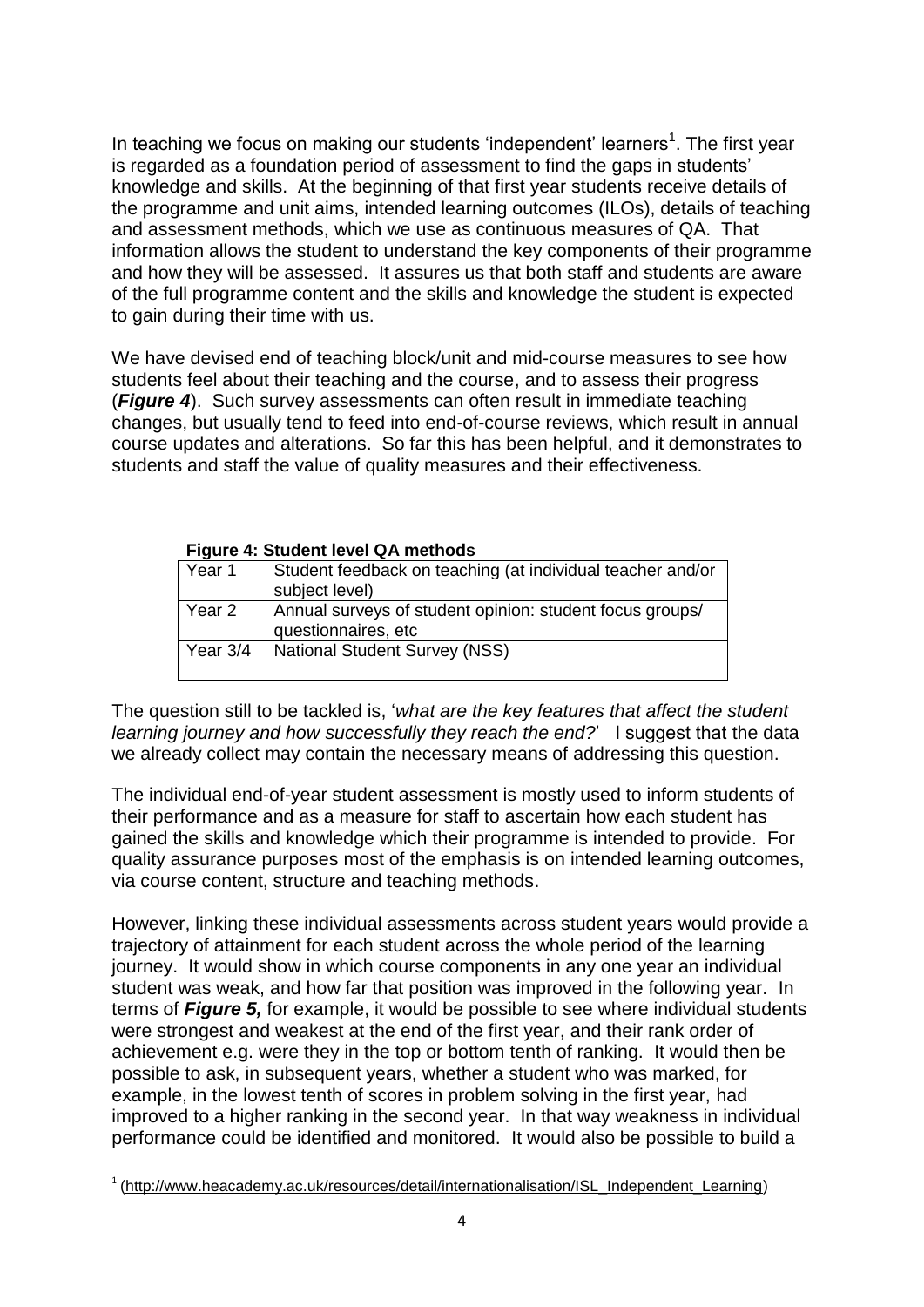picture over time of how students had dealt with and responded to feedback on their work. Feedback mechanisms are therefore crucial in helping the students to identify areas where improvement of skills is necessary. Such feedback can be delivered in many ways, but academic tutors are key.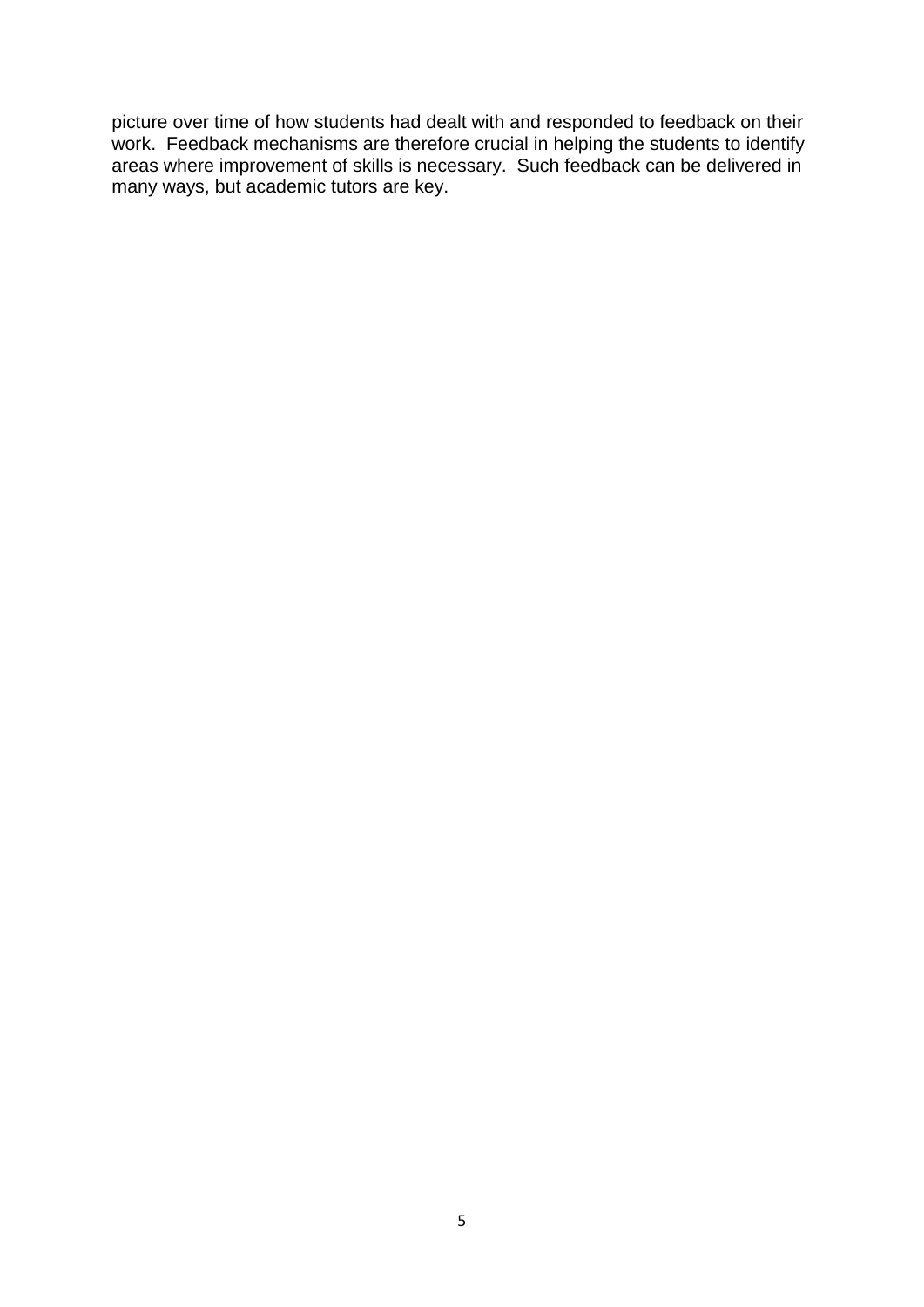|                              |                                                                           |                                                                                                            | , ,                                                              |                                                                                                                                                                    |                                                                                                                                                                                         |
|------------------------------|---------------------------------------------------------------------------|------------------------------------------------------------------------------------------------------------|------------------------------------------------------------------|--------------------------------------------------------------------------------------------------------------------------------------------------------------------|-----------------------------------------------------------------------------------------------------------------------------------------------------------------------------------------|
|                              | $1st$ fortnight                                                           | Year 1 Block 1                                                                                             | Year 1 Block 2                                                   | Year <sub>2</sub>                                                                                                                                                  | Year <sub>3</sub>                                                                                                                                                                       |
| Research                     | Set library exercise                                                      | Require research of<br>alternative case<br>references                                                      | Require research of<br>secondary literature<br>on a case         | Require research of<br>relevant primary and<br>secondary sources in a<br>given area of law.<br>Students to produce<br>bibliography and<br>description of procedure | Students to find<br>relevant materials on<br>a given topic (making<br>use of indexes of<br>journals, CD-Roms,<br>databases) and write<br>reflective description<br>of research methods. |
| Problem<br>solving           | Engage in simple rule-<br>fact application.                               | Discuss marking<br>criteria. Set mid-<br>sessional examination<br>to include problem<br>question.          | Get students to solve<br>standard (single-<br>issue) problems    | adopted for finding refs.<br>Get students to solve<br>complex (multi-issue)<br>problems, with potential<br>law reform elements.                                    | Get students to solve<br>problems straddling<br>conventional subject-<br>boundaries.                                                                                                    |
| Written<br>communica<br>tion | Direct students to<br>materials relating to<br>legal writing skills       | Set case summary<br>exercise with<br>subsequent discussion<br>of marking criteria.                         | Set written summary<br>of relevant law. Set<br>discursive essay. | Require students to<br>engage in regular written<br>preparation for class with<br>peer-evaluation.                                                                 | Students to produce<br>5.000 word account<br>of specific legal topic                                                                                                                    |
| Oral<br>communica<br>tion    | Discuss criteria for<br>oral presentations and<br>tutorial contributions. | Include 5 minute oral<br>presentations on a<br>given topic with self-<br>evaluation.                       | Set informal moots<br>and debates.                               | Include 10 minute<br>structured presentations<br>on a text with subsequent<br>questions/debate.                                                                    | Use seminar papers.                                                                                                                                                                     |
| IT Skills,<br>etc            | Administer C&IT<br>Questionnaire and<br>offer remedial<br>classes.        | Require e-mail<br>communication and<br>attachments with tutor.<br>Set computer-based<br>court system test. | Set web-based<br>research exercise on<br>identified sites.       | Set web-based research<br>exercise on a variety of<br>sites. Require use of on-<br>line databases, such as<br>Eur-Lex.                                             | Expect regular and<br>spontaneous location<br>of on-line materials.                                                                                                                     |
| Teamwork                     | Introduce the<br>academic community:<br>collaboration and<br>plagiarism.  | Use 'snowballing' and<br>group feedback in<br>class.                                                       | Require joint<br>preparation for class<br>discussion.            | Require joint production of<br>written work for formative<br>assessment.                                                                                           | Provide opportunity<br>for collaboration.                                                                                                                                               |

**Figure 5** *Skills students should acquire as they progress through their course.* 

Clearly there would be value in this for advice not only for individual students, but also for assessments of course and teacher effects. Linking trajectory data over two or more years from a year intake cohort would show how far the proportion of students attaining only flat or downward trajectories had been reduced during their whole degree course. Inter-cohort comparison (i.e. comparison of year intakes) would show the extent to which changes in course structure and teaching methods affected that picture*.*

In quality terms we have to ask how we can identify those who may find it hard to become independent learners, and find a means to assist their progress. We must try to ensure that the current student journey is the best we can offer, and a clear assessment and feedback framework has an essential role.

## **5. Conclusions**

In the UK the current quality assurance information requirements are valuable for institutions, enabling them to provide a profile of their programmes, the institution and its achievement. For all final year students the National Student Survey provides feedback on their experience and its evaluation by that cohort. The current quality information resource in the UK at the institutional level, helps students to understand the nature of the programme before they begin, and the content, potential opportunities and experiences, and assessment methods used within programmes. Information about post-university employment attainment helps prospective students to see the kinds of long-term prospects associated with each course. Currently for universities the value of QA data tends to be seen very much in terms of marketing for admissions and league table rankings.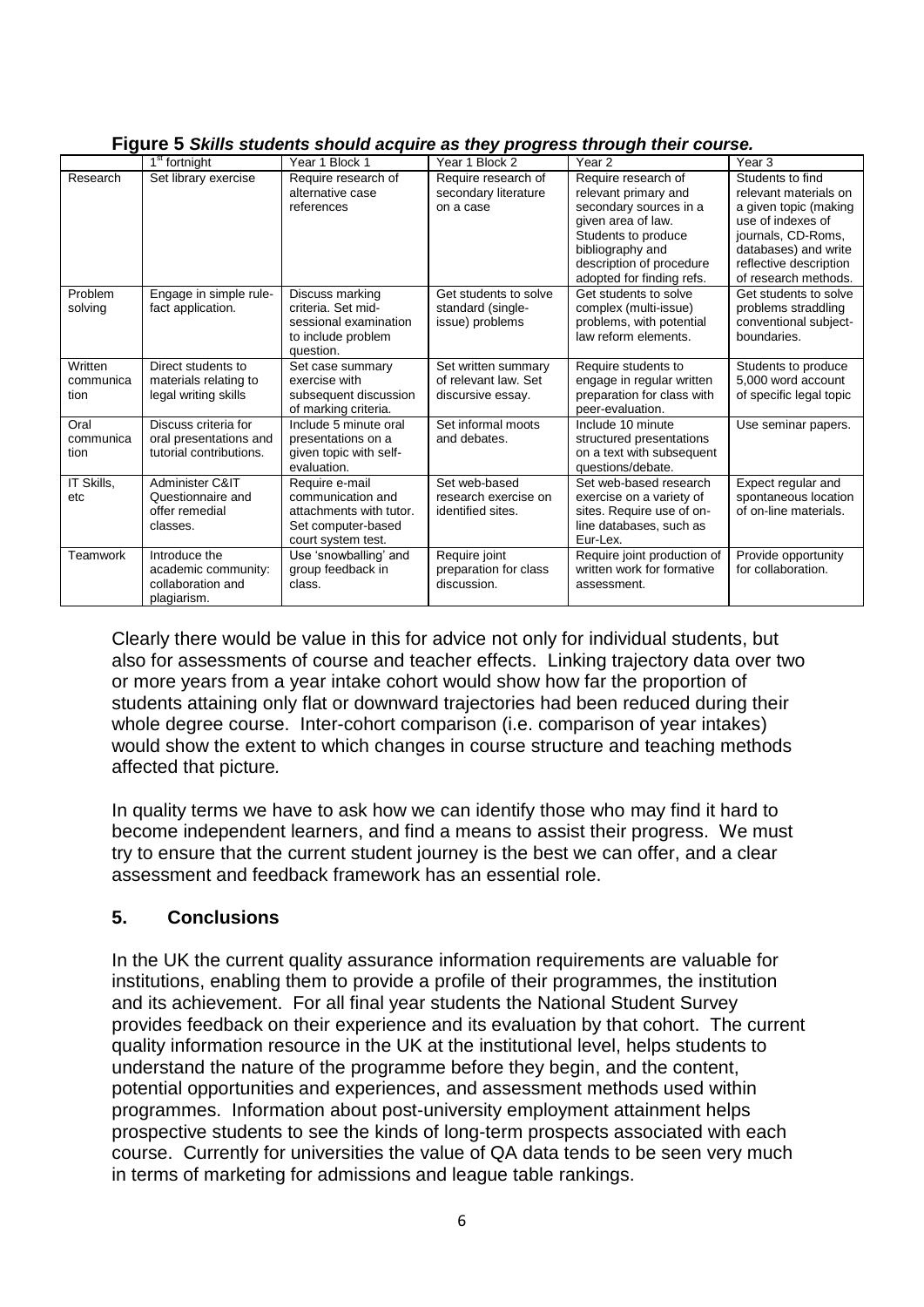However, the argument of this paper is that this new and extensive QA data has in addition valuable potential not just for the comparison of institutional performance, but also for the measurement of individual student performance and its change throughout their time at university. That would provide an innovative method of assessing teaching methods, and course content and structure. It may also perhaps help to convert our UK academic population from scepticism and even deep rooted opposition to QA, if it can be seen to benefit not just the course and the institution, but also the development of the individual student's learning journey.